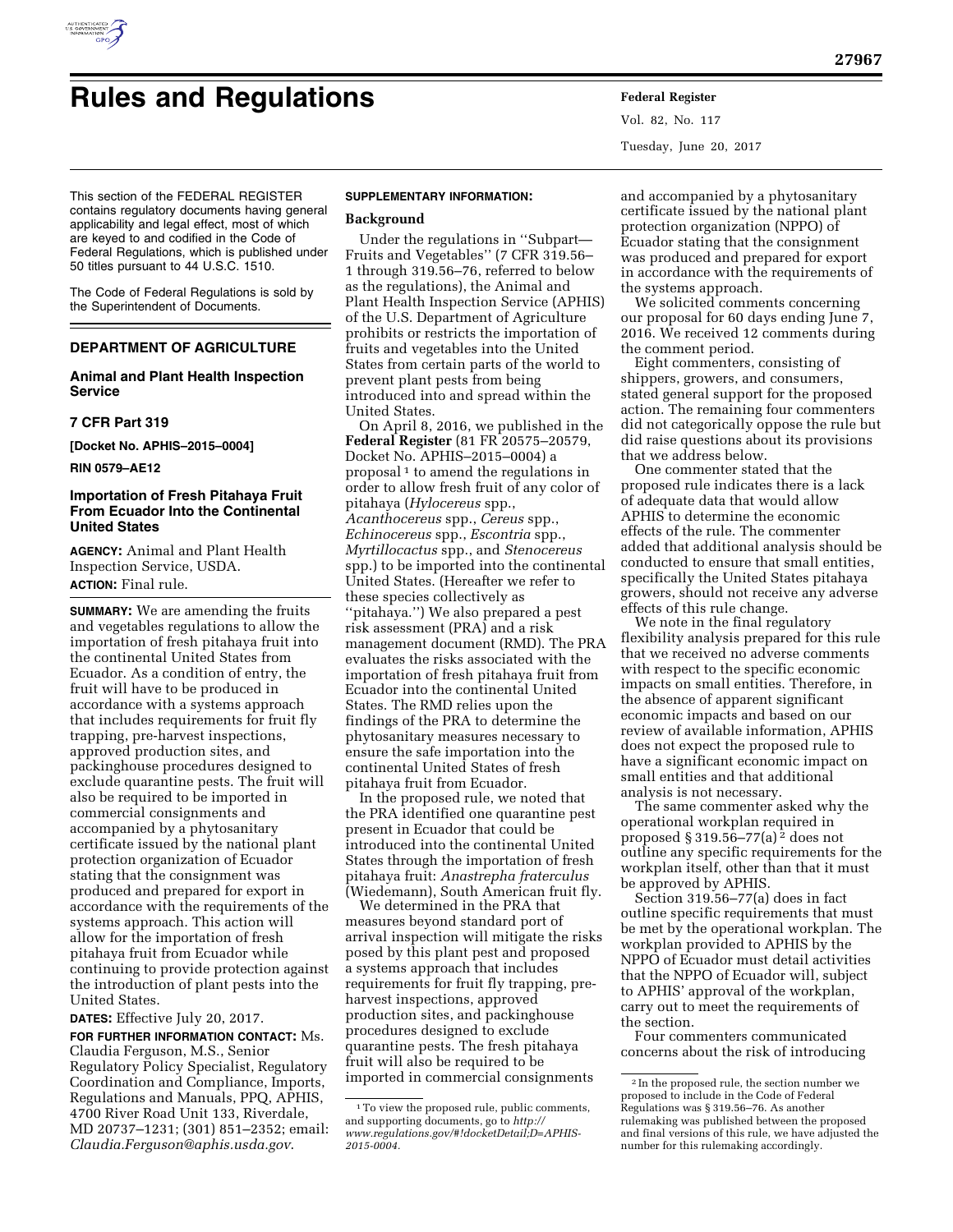*A. fraterculus* into the continental United States via the pathway of fresh pitahaya imported from Ecuador.

One commenter representing the State of Florida stated that an introduction of *A. fraterculus* would severely impact Florida's \$8.25 billion dollar agricultural industry. The commenter stated that fruit infested with internal *A. fraterculus* larvae are highly likely to escape detection during culling and recommended that shipments of pitahaya from Ecuador not be allowed into Florida. Another commenter representing an organization of State plant regulatory agencies was not opposed to the proposed systems approach as long as there is full adoption of the control measures identified in the RMD to manage *A. fraterculus* and strict monitoring and enforcement of the systems approach. The commenter noted Florida's recommendation to prohibit shipments of pitahaya from Ecuador into Florida but did not state a position on the recommendation.

We acknowledge the commenters' concerns over the risk of introducing *A. fraterculus* into the continental United States via the pathway of fresh pitahaya from Ecuador, particularly in areas of the southern United States that could sustain permanent *A. fraterculus*  populations. However, we have determined that the production and inspection practices contained in the systems approach, which include requirements for fruit fly trapping, preharvest inspections, and packinghouse pest exclusion procedures, will sufficiently mitigate the risk of *A. fraterculus* in imports of fresh pitahayas from Ecuador.

Moreover, during a 2016 site visit to Ecuador conducted after publication of the proposed rule, we determined the host population of *A. fraterculus* in pitahaya areas of production to be negligible with respect to pest risk, rendering unnecessary the proposed requirement prohibiting other host crops of *A. fraterculus* to be grown within 100 meters of pitahaya fields. Therefore, we are removing the requirement by amending proposed § 319.56–77(c)(2) accordingly.

One commenter noted that proposed  $§ 319.56 - 77(e)(2)$  states the action that must be taken if a single larva of *A. fraterculus* is found in a shipment. The commenter asked if more than a single larva is found, whether further action will be taken regarding the remaining shipment of pitahaya fruit on lots other than that in which the larva was discovered.

The requirement in  $\S 319.56 - 77(e)(2)$ states that if a single larva of *A.* 

*fraterculus* is found in a shipment from a place of production (either by the NPPO in Ecuador or by inspectors at the continental United States port of entry), the entire lot of fruit will be prohibited from import into the United States and the place of production of that fruit will be suspended from the export program until appropriate measures agreed upon by the NPPO of Ecuador and APHIS have been taken. In other words, all lots comprising that shipment will be prohibited from import into the United States regardless of whether one or more larvae of *A. fraterculus* are found. Furthermore, suspension of the place of production from the export program will allow the NPPO and APHIS to take appropriate measures to mitigate the risk of future detections in shipments of pitahayas from that place of production.

Another commenter, concerned by the risk posed by *A. fraterculus,* stated that APHIS is over-relying on the NPPO of Ecuador to enforce pest control protocols and that measures should be adopted for additional review of the NPPO's enforcement actions.

We consider APHIS' oversight of the NPPO of Ecuador's enforcement of the systems approach to be adequate to mitigate the risk of *A. fraterculus*  following the pathway of fresh pitahaya from Ecuador to the continental United States. Under § 319.56–77(a), the NPPO of Ecuador must provide an operational workplan to APHIS that details activities that the NPPO of Ecuador will, subject to APHIS' approval of the workplan, carry out to meet the requirements of this section. In addition, each consignment of pitahaya fruit must be accompanied by a phytosanitary certificate issued by the NPPO of Ecuador stating that the consignment was produced and prepared for export in accordance with the requirements of the systems approach in § 319.56–77. Therefore, for the reasons given in the proposed rule and in this document, we are adopting the proposed rule as a final rule with the change discussed in this document.

#### **Executive Orders 12866 and 13771 and Regulatory Flexibility Act**

This final rule has been determined to be not significant for the purposes of Executive Order 12866 and, therefore, has not been reviewed by the Office of Management and Budget. Further, because this rule is not significant, it does not trigger the requirements of Executive Order 13771.

In accordance with 5 U.S.C. 604, we have performed a final regulatory flexibility analysis, which is summarized below, regarding the economic effects of this rule on small

entities. Copies of the full analysis are available on the *Regulations.gov* Web site (see footnote 1 in this document for a link to *Regulations.gov*) or by contacting the person listed under **FOR FURTHER INFORMATION CONTACT**.

This rule amends the regulations to allow the importation of fresh pitahaya fruit (of any color) (*Hylocereus* spp., *Acanthocereus* spp., *Cereus* spp., *Echinocereus* spp., *Escontria* spp., *Myrtillocactus* spp., and *Stenocereus*  spp.) into the continental United States from Ecuador using a systems approach to pest risk mitigation. The systems approach will integrate prescribed mitigation measures that cumulatively achieve the appropriate level of phytosanitary protection. Entities potentially affected by the rule are U.S. pitahaya fruit growers, of which most, if not all, are small entities.

Pitahaya fruit, or dragon fruit, is produced in Hawaii, California, and Florida. It is estimated that these States produce over 11,000 metric tons of pitahaya fruit per year. The quantity of pitahaya fruit that will be imported from Ecuador is uncertain, but the entire pitahaya export volume of Ecuador is estimated to be 165 metric tons, which is 1.4 percent of U.S. production.

Farms producing pitahaya fruit are classified within the North American Industry Classification System under Other Noncitrus Fruit Farming (NAICS 111339). For this industry classification, a business is considered to be a small entity if its annual receipts are not more than \$750,000. It is probable that most or all U.S. producers of pitahaya are small businesses by the U.S. Small Business Administration standard. We expect any impact of the rule for these entities will be minimal, given Ecuador's expected small share of the U.S. pitahaya market.

Based on our review of available information, APHIS does not expect the rule to have a significant economic impact on small entities. In the absence of significant economic impacts, we have not identified alternatives that will minimize such impacts.

#### **Executive Order 12988**

This final rule allows fresh pitahaya fruit to be imported into the continental United States from Ecuador. State and local laws and regulations regarding fresh pitahaya fruit imported under this rule will be preempted while the fruit is in foreign commerce. Fresh fruits are generally imported for immediate distribution and sale to the consuming public, and remain in foreign commerce until sold to the ultimate consumer. The question of when foreign commerce ceases in other cases must be addressed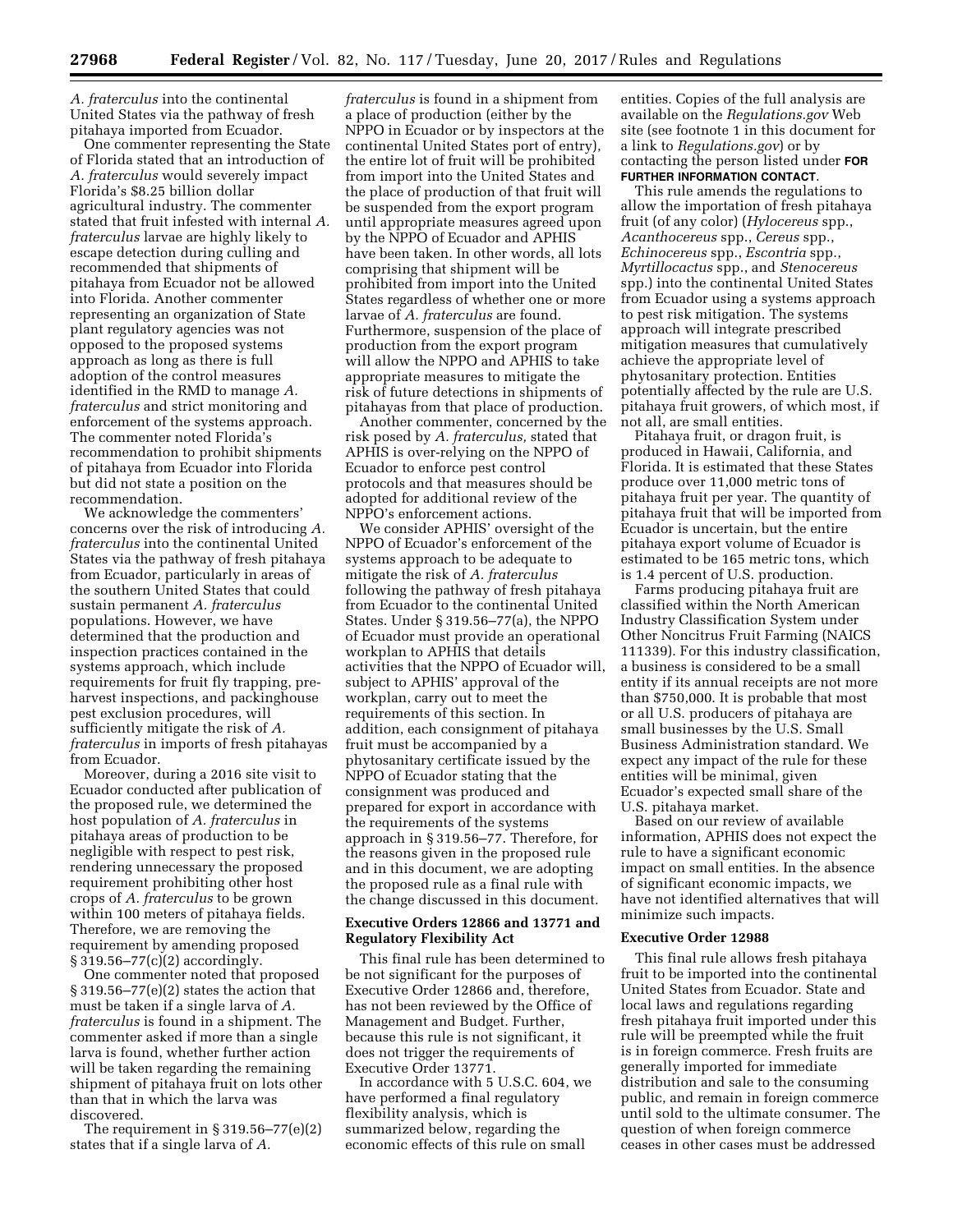on a case-by-case basis. No retroactive effect will be given to this rule, and this rule will not require administrative proceedings before parties may file suit in court challenging this rule.

#### **Paperwork Reduction Act**

In accordance with section 3507(d) of the Paperwork Reduction Act of 1995 (44 U.S.C. 3501 *et seq.*), the information collection or recordkeeping requirements included in this final rule, which were filed under 0579–0447, have been submitted for approval to the Office of Management and Budget (OMB). When OMB notifies us of its decision, if approval is denied, we will publish a document in the **Federal Register** providing notice of what action we plan to take.

#### **E-Government Act Compliance**

The Animal and Plant Health Inspection Service is committed to compliance with the E-Government Act to promote the use of the Internet and other information technologies, to provide increased opportunities for citizen access to Government information and services, and for other purposes. For information pertinent to E-Government Act compliance related to this rule, please contact Ms. Kimberly Hardy, APHIS' Information Collection Coordinator, at (301) 851–2483.

#### **Lists of Subjects in 7 CFR Part 319**

Coffee, Cotton, Fruits, Imports, Logs, Nursery stock, Plant diseases and pests, Quarantine, Reporting and recordkeeping requirements, Rice, Vegetables.

Accordingly, we are amending 7 CFR part 319 as follows:

#### **PART 319—FOREIGN QUARANTINE NOTICES**

■ 1. The authority citation for part 319 continues to read as follows:

**Authority:** 7 U.S.C. 450, 7701–7772, and 7781–7786; 21 U.S.C. 136 and 136a; 7 CFR 2.22, 2.80, and 371.3.

■ 2. Section 319.56–77 is added to read as follows:

#### **§ 319.56–77 Pitahaya from Ecuador.**

Fresh pitahaya (*Hylocereus* spp., *Acanthocereus* spp., *Cereus* spp., *Echinocereus* spp., *Escontria* spp., *Myrtillocactus* spp., and *Stenocereus*  spp.) from Ecuador may be imported into the continental United States only under the conditions described in this section. These conditions are designed to prevent the introduction of the following quarantine pest: *Anastrepha fraterculus* (Wiedemann), South American fruit fly.

(a) *General requirements.* The national plant protection organization (NPPO) of Ecuador must provide an operational workplan to APHIS that details activities that the NPPO of Ecuador will, subject to APHIS' approval of the workplan, carry out to meet the requirements of this section. The operational workplan must include and describe the specific requirements as set forth in this section.

(b) *Commercial consignments.*  Pitahaya from Ecuador may be imported in commercial consignments only.

(c) *Production site requirements.* (1) All production sites that participate in the pitahaya export program must be approved by and registered with the NPPO of Ecuador in accordance with the operational workplan.

(2) Trees and other structures, other than the crop itself, must not shade the crop during the day. Pitahaya fruit that has fallen on the ground must be removed from the place of production at least once every 7 days and may not be included in field containers of fruit to be packed for export. Harvested pitahayas must be placed in field cartons or containers that are marked to show the place of production so that traceback is possible.

(3) The production sites must be inspected prior to each harvest by the NPPO of Ecuador or its approved designee in accordance with the operational workplan. An approved designee is an entity with which the NPPO creates a formal agreement that allows that entity to certify that the appropriate procedures have been followed. If APHIS or the NPPO of Ecuador finds that a place of production is not complying with the requirements of the systems approach, no fruit from the place of production will be eligible for export to the continental United States until APHIS and the NPPO of Ecuador conduct an investigation and appropriate remedial actions have been implemented.

(4) The registered production sites must conduct trapping for the fruit fly *A. fraterculus* at each production site in accordance with the operational workplan. Personnel conducting the trapping and pest surveys must be hired, trained, and supervised by the NPPO of Ecuador. The trapping must begin at least 1 year before harvest begins and continue through the completion of harvest.

(5) If more than an average of 0.07 *A. fraterculus* per trap per day is trapped for more than 2 consecutive weeks, the production site will be ineligible for export until the rate of capture drops to less than that average. If levels exceed that average per trap per day, from 2

months prior to harvest to the end of the shipping season, the production site will be prohibited from shipping under the systems approach until APHIS and the NPPO of Ecuador both agree that the pest risk has been mitigated. As conditions warrant, the average number of *A. fraterculus* per trap per day may be raised or lowered if jointly agreed to between APHIS and the NPPO of Ecuador in the operational workplan.

(6) The NPPO of Ecuador must maintain records of trap placement, checking of traps, and any quarantine pest captures in accordance with the operational workplan. Trapping records must be maintained for APHIS review for at least 1 year.

(d) *Packinghouse requirements.* (1) The NPPO of Ecuador must monitor packinghouse operations to verify that the packinghouses are complying with the requirements of the systems approach. If the NPPO of Ecuador finds that a packinghouse is not complying with the requirements of the systems approach, no pitahaya fruit from the packinghouse will be eligible for export to the continental United States until APHIS and the NPPO of Ecuador conduct an investigation and both agree that the pest risk has been mitigated.

(2) All packinghouses that participate in the pitahaya export program must be registered with the NPPO of Ecuador.

(3) The pitahaya fruit must be packed within 24 hours of harvest in a pestexclusionary packinghouse. The pitahaya shipment must be safeguarded by an insect-proof mesh screen or plastic tarpaulin while in transit to the packinghouse and while awaiting packing. These safeguards must remain intact until arrival in the continental United States or the consignment will be denied entry.

(4) During the time the packinghouse is in use for exporting pitahaya fruit to the continental United States, the packinghouse may only accept pitahaya fruit from registered production sites.

(e) *Phytosanitary inspection.* (1) A biometric sample of pitahaya fruit (jointly agreed upon by APHIS and the NPPO) must be inspected in Ecuador by the NPPO of Ecuador following postharvest processing. The biometric sample must be visually inspected for any quarantine pests, and a portion of the fruit will be cut open if signs of *A. fraterculus* are observed.

(2) Pitahaya fruit presented for inspection at the port of entry to the United States must be identified in the shipping documents accompanying each lot of fruit to specify the production site or sites, in which the fruit was produced, and the packinghouse or houses in which the